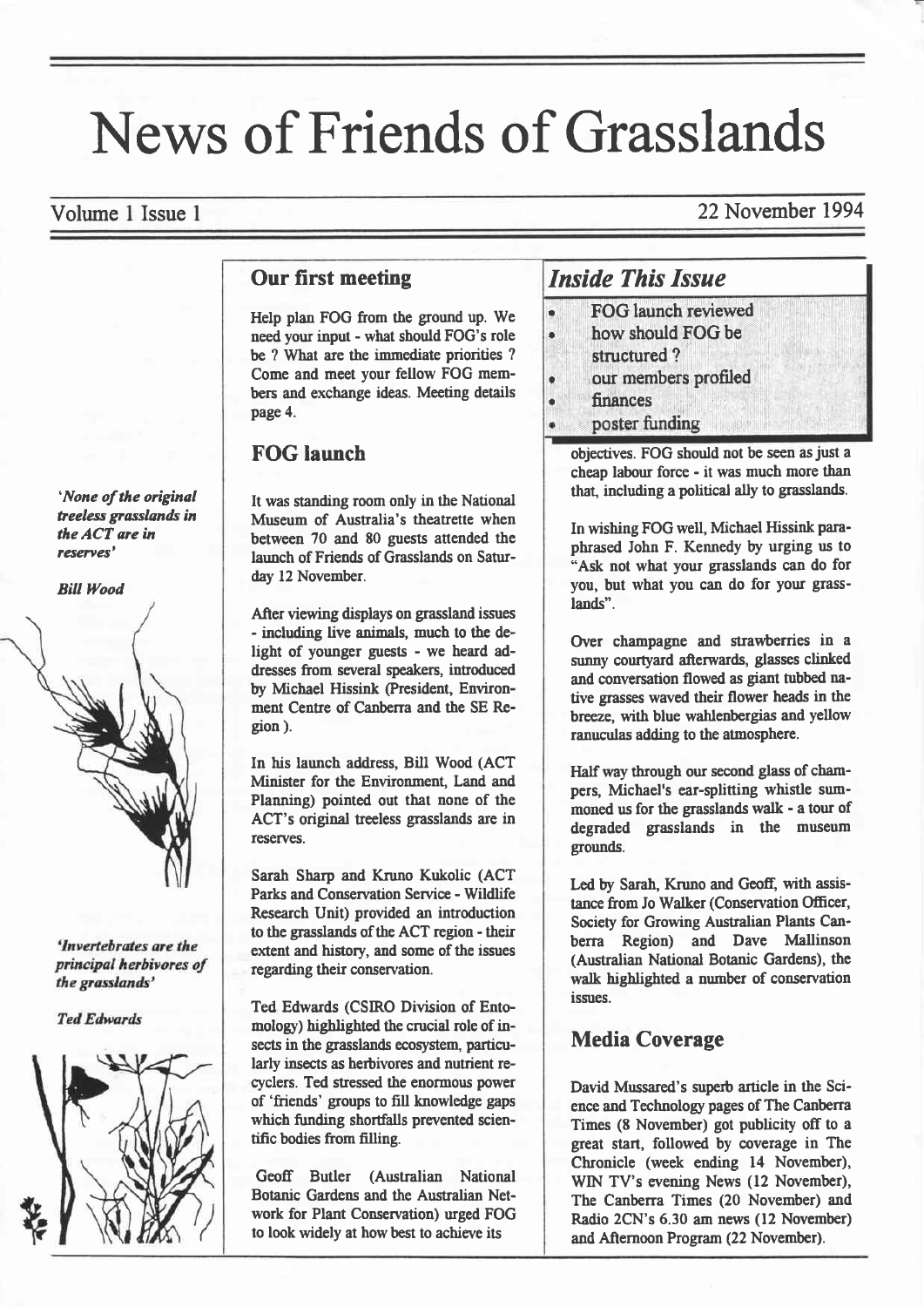However we've barely scratched the surface. Much more needs to be done if we are to get the grasslands message out to the wider community. Media kits were sent to dozens of media outlets in advance of the launch, but time prevented us monitoring them all. If you spotted media cwerage of FOG other than the above, please let us know.

## FOG membership

Less than a fortnight after the launch we already have around 80 applications to join FOG. And what members I As you'll see from the Member Profile enclosed with this newsletter, we have a fantastic range of skills, expertise and interests represented. An organisation could hardly hope to get off to a better start.

There is no membership fee as yet - setting a membership fee structure will need to be one of FOG's early priorities.

# SGAP's role

Time to make clear what the heck Society for Growing Australian Plants is doing in all of this. Why did SGAP organise the launch ? Why is a SGAP member witing this newsletter ? And why is SGAP organising the first meeting of FOG members? Earlier this year Sarah Sharp asked if SGAP would be willing to get a Friends of Grasslands group off the ground. Sarah and others had felt for some time that grasslands needed their own community support group, and SGAP agreed. Someone needed to make the first move, to do the organising, and SGAP was happy to fulfil that role.

There are expenses involved in launching a new idea and raising community awareness, and so SGAP looked for finding to launch FOG. FOG could not seek funding itself yet - it did not exist as an entity, let alone a corporation.

The upshot is tbat funding of \$7,000 has been granted to SGAP, by the Recovery Team for the Lowland Native Grasslands Recovery Plan (payable through the ACT Parks & Conservation Servicc's Wildlife

Research Unit) to launch FOG. The furding is for -

- provision of launch catering (minus champagne and strawberries) and venue hire
- . preparation, printing and distribution of leaflets
- preparation of a full colour poster promoting FOG and grasslands generally
- postage and stationery costs.

Funding for the poster is conditional on SGAP liaising (through Sarah Sharp) with the Recovery Team and the ACT Parks and Conservation Service's lnterpretations Unit regarding the poster's production.

The poster could be a great early focus for FOG, and a wonderful way of getting the grasslands message out to commuaity.

Is FOG linked to SGAP ? No - FOG will be an independent community group in its own right. The only link - a very temporary one - is that SGAP has contractual responsibility for ensuring that the work for which funding has been granted is carried out, and for controlling and accounting for the grant funds.

Edwina Barton (SGAP's outgoing President) will be the FOG liaison person within SGAP, and will provide short term organisational support for FOG until FOG is on is feet.

# First meeting of FOG

After a stroll in the grasslands garden, and before an informal lunch get together, we'll get down to business in the Theatrette with Geoff Butler acting as chair/facilitator.

When a group first forms, there is much to be decided. What should the group be called? Should we incorporate ? Wbat are our objects ? How should the group operate? What positions or committees are needed ? What should our early priorities be ?

One meeting will not resolve all that. But it should allow us to sound out members' views and to at least tease out some of the top priority tasks.

80 FOG members in less than a fortnight!

\$7,000 funding for FOG including poster

r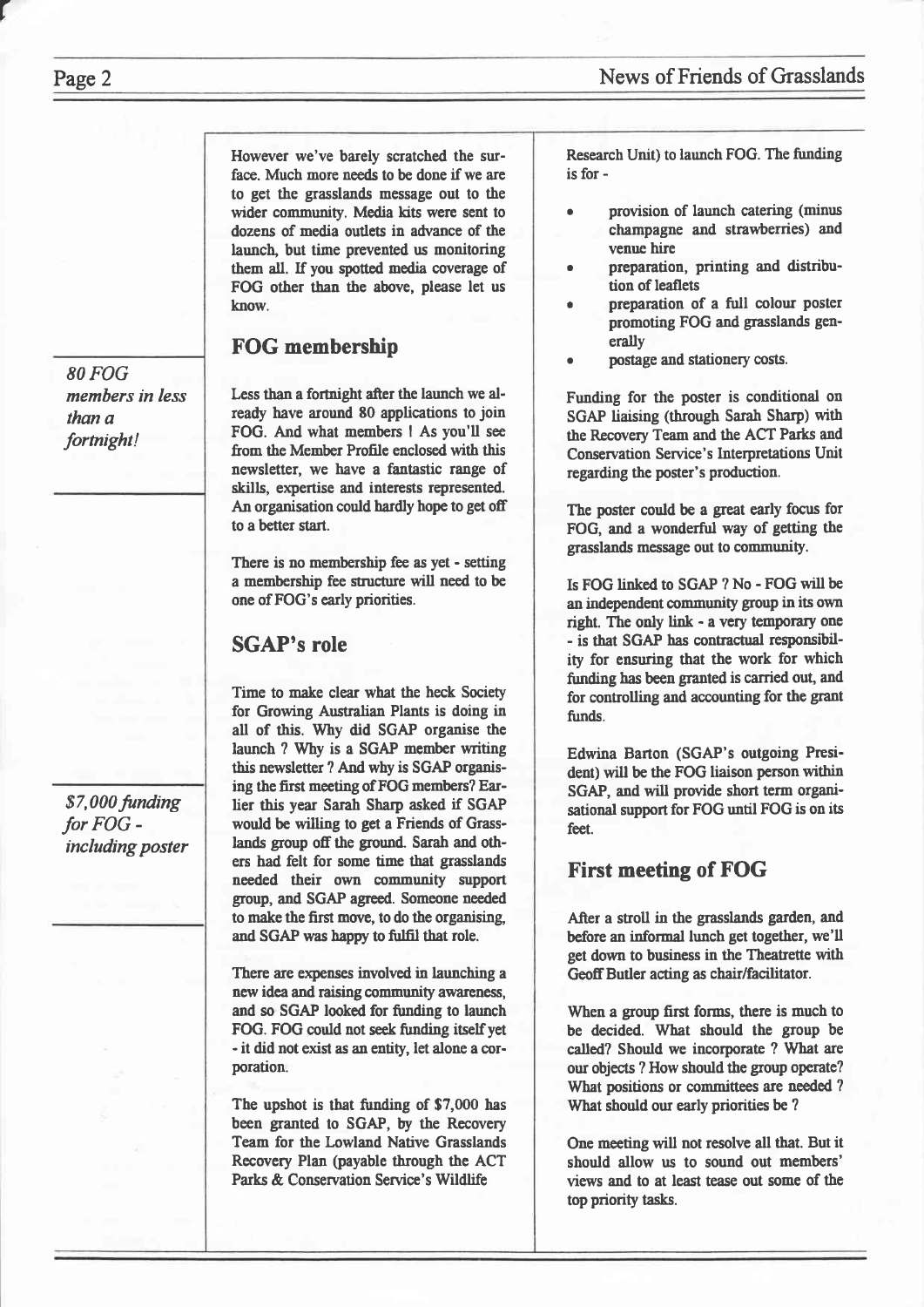## News of Friends of Grasslands **Page 3**

# How should FOG be structured ?

#### Incorporation and finances

If one of FOG's key goals is to quickly build widespread community understanding of and support for grasslands, this will take money - more money than we could raise in membership fees alone. On membership fees alone, it might take more time than the grasslands themselves can afford - our victory could be somewhat pyrrhic.

Whether we decide to look to government funding for this or to major corporate sponsorship, or both, incorporation of FOG will be a prerequisite.

It may therefore make sense to make constitutional development and incorporation an early priority. A Constitutional and lncorporation Committee could start the ball rolling, co-ordinating input from FOG members.

#### Sponsorship and grants

Perhaps FOG members with commercial or grants expertise could form a committee to explore opportunities for both commercial sponsorship and government grants, so that once incorporated we can move quickly to capitalise on the most promising opportunities.

#### **Community liaison**

Networking will probably emerge as a vital - and time consuming - aspect of FOG's work.

One way to make sure nothing falls through the cracks might be to appoint liaison officers (or committees) for some of the key community sectors, for instance:

- o scientific
- town planning
- o Iandcare and Parkcare
- conservation
- · agricultural
- o horticultural (including seed suppliers)
- o landscaping
- o educationel (schools, universities erc.) o media.

Those officers (or commifiees) could be responsible for establishing and maintaining

oontact with persons and organisations in those sectors whose work, or support, was important for grasslands.

# Public education and information

Since informing and educating the public is likely to be one of FOG's most important goals, it may make sense to create a committee to develop a long term plan for this. That committee would work closely with the community liaison officers to create information programs with maximum impact and cost effectiveness.

#### Poster development

Since we already have funding for a poster, it may make sense to create a Poster Committee fairly quickly, to begin soliciting and organising ideas from members and others, and working towards some concept outlines to discuss with the membership, Recovery Team etc.

#### **Newsletter**

To keep in touch with its members and also with the wider community, FOG will need a good newsletter. (What you are reading now is just a short term solution.)

A well-produced newsletter can itself be a highly effective public education tool, going into libraries, schools and other institutions to raise awareness of grassland issues generally, as well as of FOG.

Formation of a Newsletter Committee should probably be an early priority, and acquisition of (or access to) desk-top publishing facilities a follow-up priority (not impossible with corporate sponsorship).

Designing the masthead and selecting a nane for the newsletter is itself a lot of fun - (Not the Yorkshire) FOG ? Grassland Matters ? Synemon Bun ?

#### Data collection and storage

One of FOG's most valuable roles is likely to be as a clearing house for information on grassland issues.

#### $\bullet$  *Executive* commiltee

- . Liaison
- officers
- scientific
- agricultural
- media etc.
- $\bullet$  other
- committees
- constitutional
- and incorporation
- sponsorship and
- granls
- grasslands
- information
- public
- information and education
- 
- member activities
- poster
- newsletter